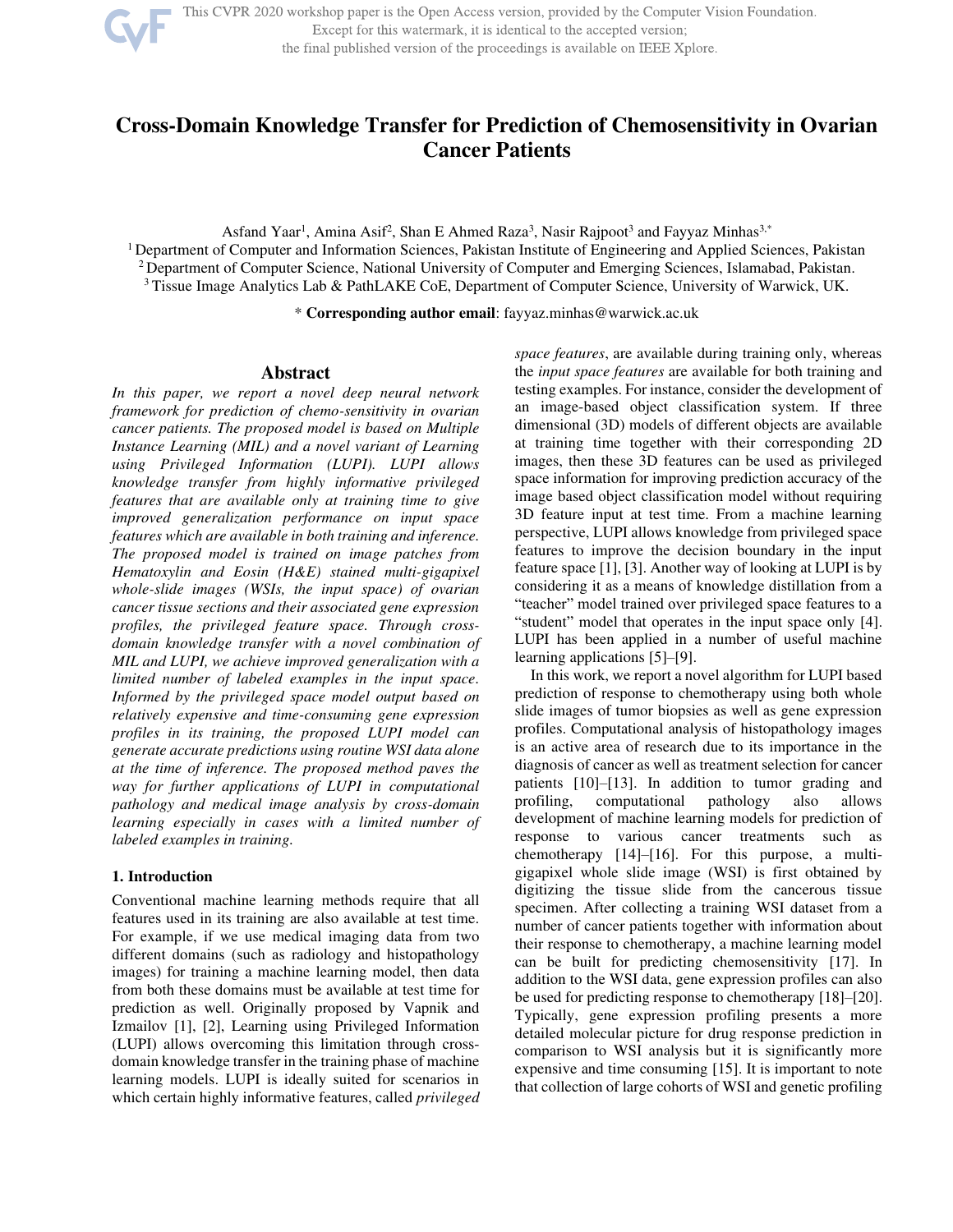data is very expensive and requires data-efficient machine learning models. In this work, we overcome this challenge through LUPI. Furthermore, due to computational constraints, WSI-based prediction requires that the multigigapixel WSI be broken down into patches and weak labels at the WSI-level be used for effective learning at the patch level. In this work, we have achieved this through Multiple Instance Learning. The main contributions of this work are listed below:

- We propose a novel method of knowledge distillation based LUPI for chemosensitivity prediction. It can predict whether an Ovarian Carcinoma (OvCa) patient will respond to adjuvant chemotherapy or not by using both gene expression information as well as WSI data in training while requiring only WSI data at test time. To the best knowledge of the authors, this is the first such cross-domain model in computational pathology.
- Our WSI based pipeline uses multiple instance learning to generate prediction labels at the WSI level using patches drawn from a given WSI.
- In contrast to existing LUPI implementations which are limited to classification tasks only, the LUPI model proposed in this paper can be applied to regression and survival prediction as well as to other cross-domain learning problems.
- We show that the use of LUPI significantly improves the accuracy of WSI-based chemosensitivity prediction over a large 220 patient dataset from The Cancer Genome Atlas (TCGA).

# **2. Materials and Methods**

# **2.1. Problem formulation**

In this work, our objective is to develop a machine learning method for predicting the response of an ovarian cancer patient to adjuvant chemotherapy (sensitive or resistant). For this purpose, we have used a dataset of 220 cancer patients with known chemosensitivity. This dataset is taken from a study aimed at survival prediction for ovarian cancer patients using gene expressions data by Liu *et al*. [15]. For each patient, pre-processed gene expression levels for a total of ~14,000 genes are available together with WSIs of the tissue slides scanned at 20× magnification from TCGA [21]. The average size of the images in this dataset is  $\sim$ 40,000 $\times$ 40,000 pixels. In line with the work in [15], the patients have been labeled according to their response to platinum chemotherapy treatment: a negative label (chemoresistant) is assigned to a patient if disease symptoms reappear within 6 months of treatment whereas a patient is labeled as chemo-sensitive (positive) if a period of more than 6 months has elapsed since the last chemotherapy treatment and there is no evidence of recurrence within a 6 month follow-up period involving no additional treatment sessions. This dataset contains 154 positive and 66 negative examples. Formally, this dataset can be written as a set  $\{(x_i^*, x_i, y_i)|i = 1...N\}$ , where,  $x_i^*$  and  $x_i$  represent the gene expression profile and WSI corresponding to a single patient, respectively, and  $y_i \in \{+1, -1\}$  is the associated label.

In their study, Liu *et al*. showed that gene expression analysis can be used for survival prediction with high accuracy. However, acquiring gene expression profiles for a given patient can be expensive and time consuming. WSI based analysis does not require an additional sequencing or profiling facility and can be done in conjunction with tumor grade assessment on diagnostic slides at no extra cost. Hence, an image-based predictor of chemosensitivity is desirable for routine practice. In this work, we propose a novel variant of learning using privileged information (LUPI) model that considers gene expression profile as privileged information and WSI data as input space data for improved accuracy of chemosensitivity prediction using WSI data alone. Before moving to the description of the proposed LUPI model, we first discuss how gene expression profiling and WSI can be independently employed for chemosensitivity prediction.

# **2.2. Prediction using gene expression data**

The gene expression data for each patient in the dataset comprises of expression levels for ~14,000 genes with an averaged activity level of different genes in the sample. In their survival prediction study, Liu *et al*. identified a subset of 227 genes that are predictive of survival of an ovarian cancer patient after being given adjuvant chemotherapy [15]. We used the same subset of 227 genes as input features to develop a classical machine learning model (Radial Basis Function Kernel Support Vector Machine ( SVM) to predict chemo-sensitivity. This choice is motivated by the fact that a simple model with low VC dimension can be useful for privileged space predictions [1]. Mathematically, the output of the SVM model for a given gene expression profile feature vector  $x_i^*$  can be written as  $f_t(\mathbf{x}_i^*)$ .

# **2.3. Prediction using histology WSI data**

For the input space WSI image data, which is highresolution (each image of the order of 100K×80K pixels), we developed a Multiple Instance Learning (MIL) based Convolutional Neural Network (CNN) model to predict chemo-sensitivity in ovarian cancer patients. Before training the model, we performed the following preprocessing over the WSIs.

# *2.3.1 Preprocessing*

The IBM pipeline for histopathology image analysis has been employed for segmenting the tissue region from the background based on 'activity' in terms of nuclei pixels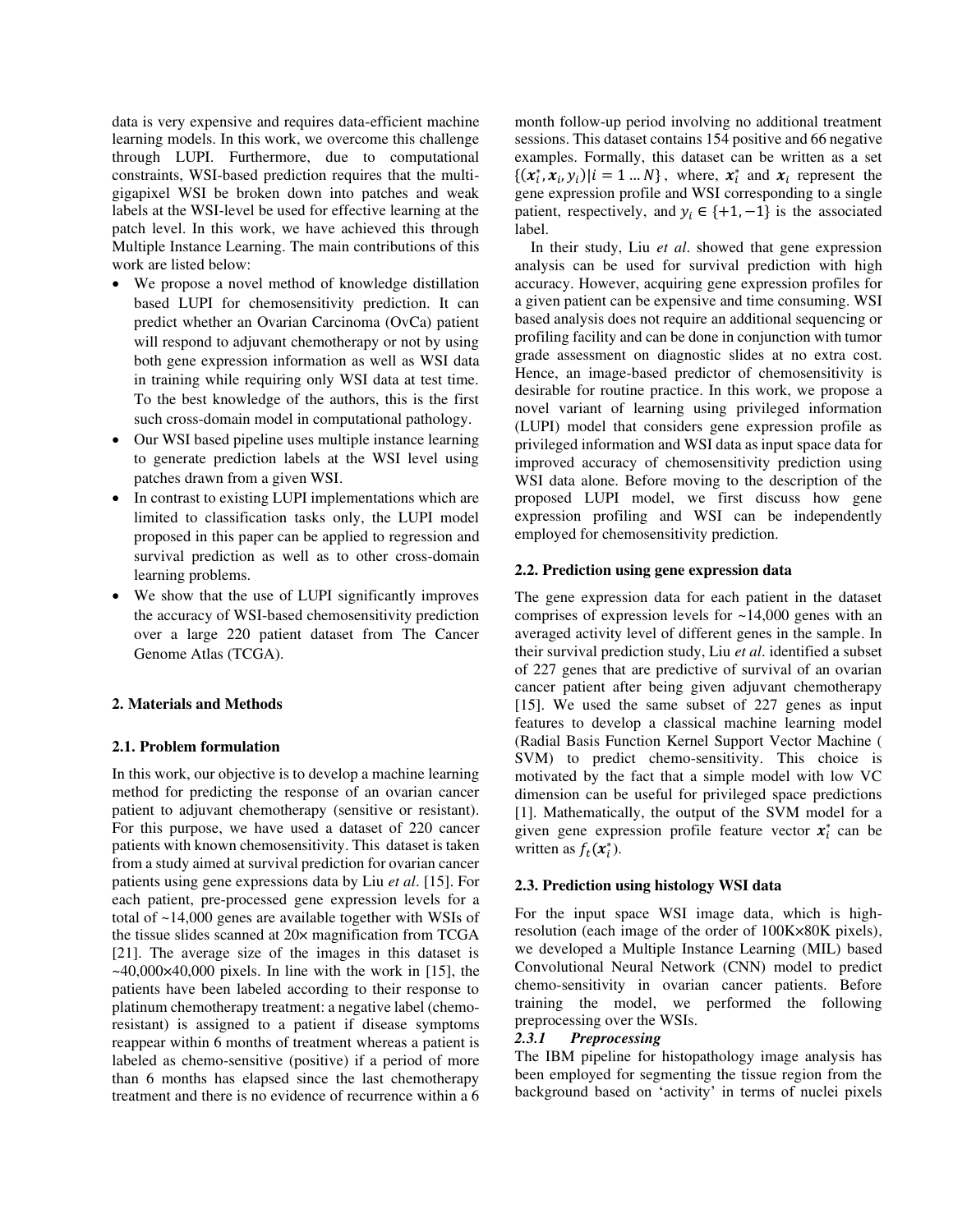

**Figure 1- LUPI based chemosensitivity prediction model. In training, gene expression profile and WSI data are used as privileged and input space features, respectively, to train an input space model. In testing, the trained model can then generate predictions using WSI data alone.** 

[22]. After background removal, the WSI is divided into tiles of size 1,536×2,048 pixels. Each tile is then scored based on its tissue content and top 3 tiles from each image are selected for downstream analysis. Since WSIs are prone to color variations due to staining and scanning conditions of tissue samples, we performed stain normalization over all images using the method proposed by Rakhlin *et al*. [23]. Each tile extracted from the WSIs is then further divided into 12 smaller, non-overlapping patches of 512×512 pixels. Consequently, each WSI is represented by a total of 36 patches which are used for training purposes.

#### *2.3.2 Patch Classification*

We have used a Convolutional Neural Network (CNN) to model the problem of chemo-sensitivity prediction from WSI data. Specifically, a standard convolutional neural network consisting of 5 convolutional blocks with a fully connected layer of 4,096 neurons following by a single output neuron is utilized for binary classification at the patch level. Each of the 5 convolution blocks has two 3×3 convolution layers followed by a single 2×2 convolutional layer with batch normalization and rectified linear unit activation in each layer. The 5 convolutional blocks have 16, 32, 64, 128 and 256 convolution filters for each layer in them. The choice for this neural network architecture has been inspired by its effectiveness in the the breast cancer histology image classification study by Nazeri *et al*. [24]. The neural network can generate a prediction score for a single patch of a WSI. The neural network is trained with a multiple instance learning based loss function described in the next section.

#### *2.3.3 Multiple Instance Learning*

One of the issues associated with the WSI data is that labels are available for each patient and not for individual patches in the WSI. Thus, we need to aggregate the patch level predictions to a slide level label. We overcome this aggregation problem using Multiple Instance Learning (MIL). Multiple Instance Learning is used to solve machine learning problems where labels are not associated with individual instances but with groups of instances called bags [25]. Several neural network based solutions have been proposed in the literature for modeling MIL [26]–[30].

Here, each WSI is considered as a single bag with each patch as an instance in the bag to model tumor heterogeneity [31]. In order to train the aforementioned CNN with MIL, all patches belonging to a WSI are passed to the CNN one-by-one and the highest scoring patch (based on prediction score) in a WSI is used for computing the loss function and weight updates, i.e., the prediction score of a WSI is computed as the score of the maximum scoring patch in it or  $f(x_i) = \max_{i \in R_i} f(p_i; w)$ . Mathematically, the MIL training of the CNN can be

expressed as the following optimization problem [30]:

$$
\mathbf{w}^* = \underset{\mathbf{w}}{\text{argmin}} \frac{1}{N} \sum_{i=1}^N l(y_i, \max_{j \in B_i} f(p_j; \mathbf{w}))
$$

where  $f(\mathbf{p}_j; w)$  indicates the output of the CNN with weight parameters **w** for a patch  $p_j$  from bag  $B_i$  of 36 patches in WSI represented by  $x_i$ ,  $l(y, s) = \max(0, 1 - \frac{1}{s})$  $\gamma$ s) is the hinge loss function and N denotes the number of patients in the training dataset.

# **2.4. Learning using Privileged Information (LUPI)**

In this work, we model chemosensitivity prediction as a learning using privileged information problem. In LUPI, privileged space features are assumed to be more informative, however, they are available during training only. The input space features are available during both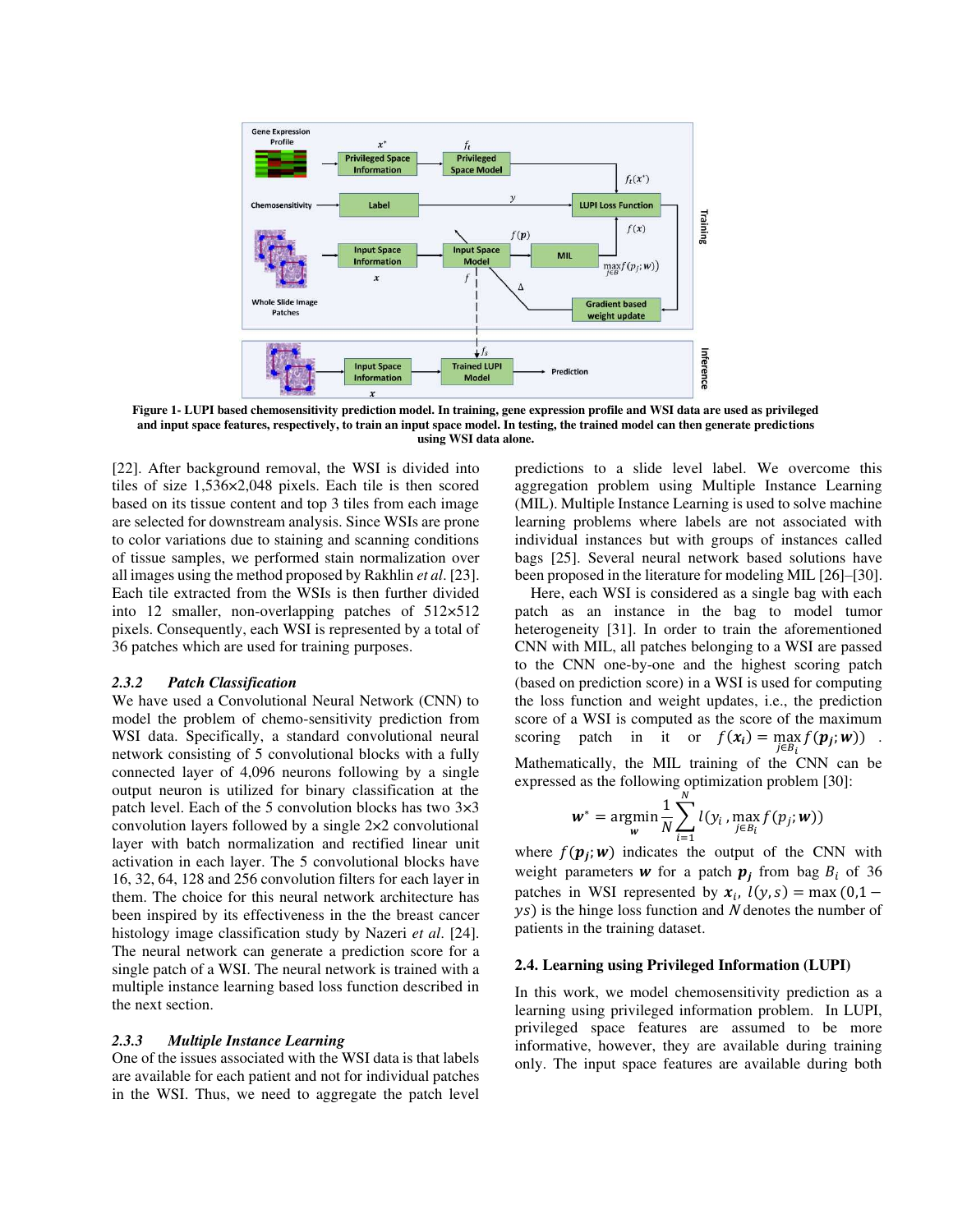training and testing phases. A teacher or privileged space model  $f_t(x_i^*) \in \mathcal{F}_t$  is trained using privileged features  $x_i^*$ and then knowledge from the teacher is distilled to a student model  $f_s(x_i) \in \mathcal{F}_s$ . The student model uses input space features  $x_i$  only to generate predictions for inference. We have developed a LUPI model that performs distillation or transfer of knowledge from a trained privileged space model to an input space model. This is achieved by training the input space student model by minimizes the following objective based on a custom LUPI meta-loss function:

$$
f_s = \underset{f \in \mathcal{F}_s}{\text{argmin}} \frac{1}{N} \sum_{i=1}^N \big( 1 - \exp(-T l(f_t(x_i^*), y_i)) l(f(x_i), y_i) + \exp(-T l(f_t(x_i^*), y_i)) l(f(x_i), f_t(x_i^*)) \big)
$$

Here,  $l(f_t(x_i^*), y_i)$  represents the loss value of the privileged space model for the  $i^{\text{th}}$  example,  $l(f_s(\boldsymbol{x}_i), y_i)$  is the loss between the input space model score and the actual label and  $l(f(x_i), f_t(x_i^*))$  is the loss between the predictions of the input space and the privileged space model. The non-negative hyperparameter  $T$  controls the extent of knowledge transfer: smaller values of T encourage the input space model to mimic the privileged space model, whereas, for larger values of  $T$  or the cases where the privileged space model has high error, the input space model tries to learn from the true labels instead. In contrast to existing LUPI implementations which are restricted to classification, the proposed LUPI model can be used for regression and other machine learning tasks as well depending upon the choice of the loss function. For further details on the formulation of the above loss function and the role of the knowledge transfer control parameter  $T$ , the interested reader is referred to our manuscript [32].

The learning scheme of LUPI used in this work is illustrated in Figure 1. As discussed earlier, we treat gene expression profile-based features as privileged information and the corresponding RBF-SVM model as the privileged space model. The MIL CNN model for WSI-based chemosensitivity prediction is used as the input space model. The input (or WSI) space model generates a prediction score for a given WSI based on the score of the maximum scoring patch in the given image, i.e.,  $f_s(\mathbf{x}_i) =$ max  $f_s(p_j)$ . The same MIL CNN model architecture is then  $j \in B_i$ trained as a student model using the meta-loss function described above with knowledge distillation from the privileged space model. This results in a LUPI model that uses both input and privileged space information in its training while still being able to generate predictions with

# **2.5. Implementation & Performance Evaluation**

the input features alone at test time.

In order to analyze the performance of the input space (WSI-based), privileged space (gene expression profile based) and LUPI models, we use 5-fold stratified cross-



**Figure 2- Average ROC curves for privileged, input space and LUPI models.** 

validation with the same division of examples into folds for the three models. The average and standard deviation of the area under the receiver operating characteristic curve (AUC-ROC) is used as the performance metric. The hyperparameters for the RBF-SVM and the LUPI CNN models are selected based on a small validation set of 10 cases. The code for the proposed model is available at the URL:<https://github.com/asfandasfo/LUPI>

# **3. Results and Discussion**

Averaged ROCs for the three models across 5-fold crossvalidation are shown in the Figure 2. The privileged space model trained over gene expression profiles shows better performance with average AUC-ROC of 0.8 (standard deviation or SD: 0.03) as compared to 0.72 (SD: 0.10) for the WSI or input model trained. The LUPI based model that uses WSIs as input with knowledge transferred from the privileged space model produces an average AUC of 0.79 (SD: 0.07). The performance of LUPI model is not only consistently and substantially better than the simple input space model across each fold, it is also comparable to the performance for the privileged space model, demonstrating effectiveness of the proposed LUPI model for chemosensitivity prediction using only WSI data at test time.

# **4. Conclusions and Future Work**

We have shown that learning using privileged information can be effectively applied to improve the generalization performance for prediction of chemosensitivity in OvCa patients by cross-domain knowledge distillation from gene expression profiling to whole slide imaging. We have also shown that LUPI allows efficient use of data in the input space by cross-domain learning. This work can form the basis of further applications of LUPI knowledge distillation in computational pathology and cross-domain medical image analysis. Future work can be focused on identifying associations between gene expression profiles and WSI features and validation of the proposed method on larger datasets.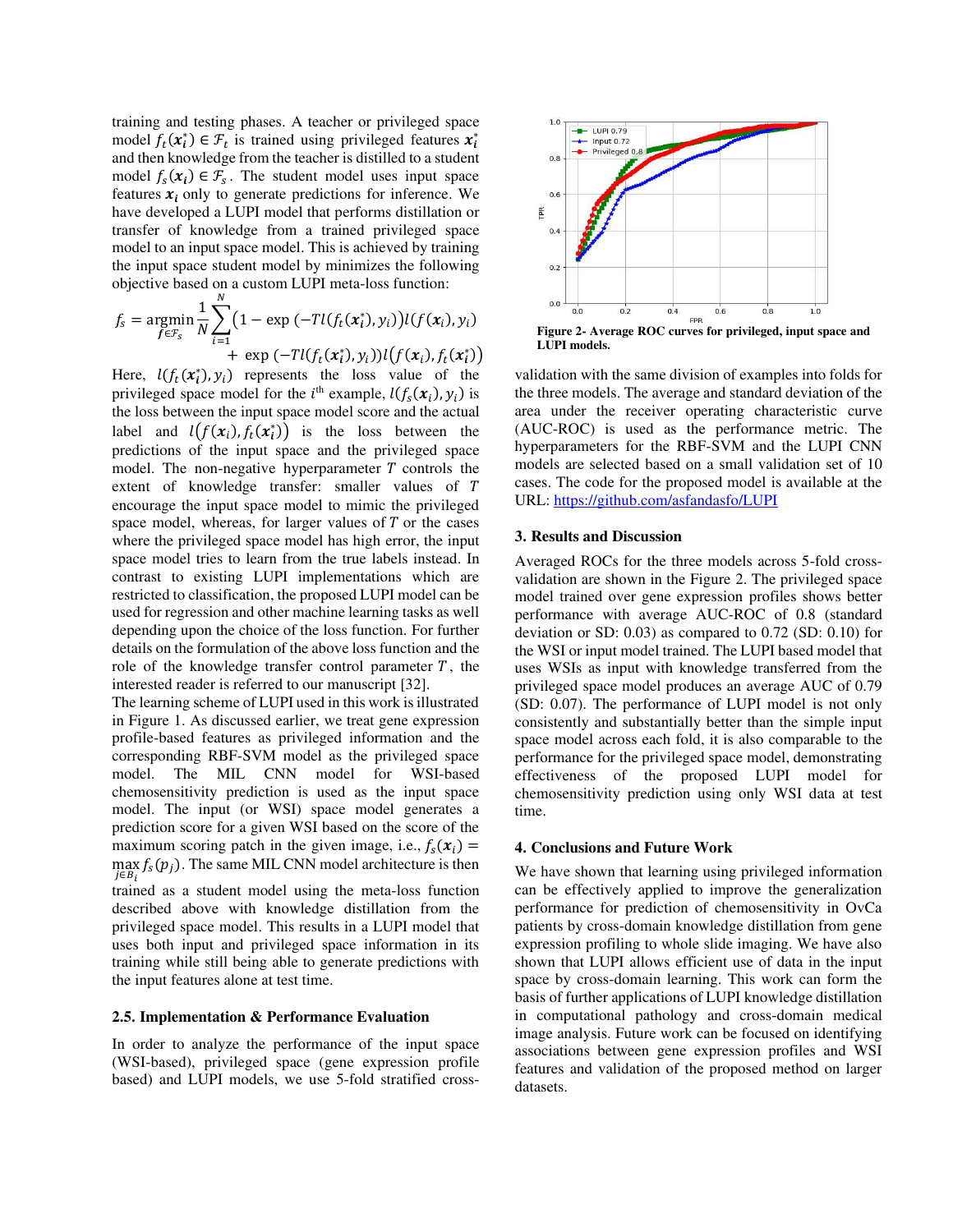#### **Acknowledgements:**

SAR, NR and FM are partially supported by the PathLAKE digital pathology consortium, which is funded from the Data to Early Diagnosis and Precision Medicine strand of the government's Industrial Strategy Challenge Fund, managed and delivered by UK Research and Innovation (UKRI). URL: [https://www.warwick.ac.uk/PathLAKE.](https://www.warwick.ac.uk/PathLAKE)

# **References**

- [1] V. Vapnik and A. Vashist, "A new learning paradigm: Learning using privileged information," *Neural Netw.*, vol. 22, no. 5, pp. 544–557, 2009.
- [2] V. Vapnik and R. Izmailov, "Learning Using Privileged Information: Similarity Control and Knowledge Transfer," *J. Mach. Learn. Res.*, vol. 16, pp. 2023–2049, 2015.
- [3] V. Vapnik and R. Izmailov, "Knowledge transfer in SVM and neural networks," *Ann. Math. Artif. Intell.*, vol. 81, no. 1–2, pp. 3–19, 2017.
- [4] D. Lopez-Paz, L. Bottou, B. Schölkopf, and V. Vapnik, "Unifying distillation and privileged information," in *International Conference on Learning Representations (ICLR) May 2–4, 2016*, San Juan, Puerto Rico.
- [5] X. Xu, W. Li, and D. Xu, "Distance metric learning using privileged information for face verification and person reidentification," *IEEE Trans. Neural Netw. Learn. Syst.*, vol. 26, no. 12, pp. 3150–3162, 2015.
- [6] H.-T. Shiao and V. Cherkassky, "Learning using privileged information (LUPI) for modeling survival data," in *Neural Networks (IJCNN), 2014 International Joint Conference on*, 2014, pp. 1042–1049.
- [7] Y. Yan, F. Nie, W. Li, C. Gao, Y. Yang, and D. Xu, "Image classification by cross-media active learning with privileged information," *IEEE Trans. Multimed.*, vol. 18, no. 12, pp. 2494–2502, 2016.
- [8] J. Feyereisl, S. Kwak, J. Son, and B. Han, "Object localization based on structural SVM using privileged information," in *Advances in Neural Information Processing Systems*, 2014, pp. 208–216.
- [9] W. Li, L. Niu, and D. Xu, "Exploiting privileged information from web data for image categorization," in *European Conference on Computer Vision*, 2014, pp. 437–452.
- [10] D. Bošnački, N. van Riel, and M. Veta, "Deep Learning with Convolutional Neural Networks for Histopathology Image Analysis," in *Automated Reasoning for Systems Biology and Medicine*, Springer, 2019, pp. 453–469.
- [11] Y. Xu *et al.*, "Large scale tissue histopathology image classification, segmentation, and visualization via deep convolutional activation features," *BMC Bioinformatics*, vol. 18, no. 1, p. 281, May 2017, doi: 10.1186/s12859-017-1685 x.
- [12] J. Arevalo, A. Cruz-Roa, and others, "Histopathology image representation for automatic analysis: A state-of-the-art review," *Rev. Med*, vol. 22, no. 2, pp. 79–91, 2014.
- [13] M. Veta, J. P. Pluim, P. J. Van Diest, and M. A. Viergever, "Breast cancer histopathology image analysis: A review," *IEEE Trans. Biomed. Eng.*, vol. 61, no. 5, pp. 1400–1411, 2014.
- [14] D. Komura and S. Ishikawa, "Machine Learning Methods for Histopathological Image Analysis," *Comput. Struct. Biotechnol. J.*, vol. 16, pp. 34–42, Feb. 2018, doi: 10.1016/j.csbj.2018.01.001.
- [15] Y. Liu *et al.*, "Integrated Analysis of Gene Expression and Tumor Nuclear Image Profiles Associated with Chemotherapy Response in Serous Ovarian Carcinoma," *PLOS ONE*, vol. 7, no. 5, p. e36383, May 2012, doi: 10.1371/journal.pone.0036383.
- [16] U. Djuric, G. Zadeh, K. Aldape, and P. Diamandis, "Precision histology: how deep learning is poised to revitalize histomorphology for personalized cancer care," *Npj Precis. Oncol.*, vol. 1, no. 1, pp. 1–5, Jun. 2017, doi: 10.1038/s41698-017-0022-1.
- [17] H. R. Ali *et al.*, "Computational pathology of pre-treatment biopsies identifies lymphocyte density as a predictor of response to neoadjuvant chemotherapy in breast cancer," *Breast Cancer Res.*, vol. 18, no. 1, p. 21, Feb. 2016, doi: 10.1186/s13058-016-0682-8.
- [18] J. D. Wells and T. W. Miller, *Development of pan-cancer transcriptional signatures that predict chemosensitivity*. AACR, 2019.
- [19] X. Zhang, I.-H. Cha, and K.-Y. Kim, "Use of a Combined Gene Expression Profile in Implementing a Drug Sensitivity Predictive Model for Breast Cancer," *Cancer Res. Treat. Off. J. Korean Cancer Assoc.*, vol. 49, no. 1, pp. 116–128, Jan. 2017, doi: 10.4143/crt.2016.085.
- [20] X. Lu, J. Lu, B. Liao, X. Li, X. Qian, and K. Li, "Driver pattern identification over the gene co-expression of drug response in ovarian cancer by integrating high throughput genomics data," *Sci. Rep.*, vol. 7, no. 1, pp. 1–17, Nov. 2017, doi: 10.1038/s41598-017-16286-5.
- [21] K. Tomczak, P. Czerwińska, and M. Wiznerowicz, "The Cancer Genome Atlas (TCGA): an immeasurable source of knowledge," *Contemp. Oncol.*, vol. 19, no. 1A, p. A68, 2015.
- [22] *CODAIT/deep-histopath*. IBM CODAIT Center for Opensource Data & AI Technologies, 2020.
- [23] A. Rakhlin, A. Shvets, V. Iglovikov, and A. A. Kalinin, "Deep Convolutional Neural Networks for Breast Cancer Histology Image Analysis," *ArXiv Prepr. ArXiv180200752*, 2018.
- [24] K. Nazeri, A. Aminpour, and M. Ebrahimi, "Two-Stage Convolutional Neural Network for Breast Cancer Histology Image Classification," *ArXiv180304054 Cs*, vol. 10882, pp. 717–726, 2018, doi: 10.1007/978-3-319-93000-8\_81.
- [25] B. Babenko, "Multiple Instance Learning : Algorithms and Applications," 2008.
- [26] J. Wu, Y. Yu, C. Huang, and K. Yu, "Deep multiple instance learning for image classification and auto-annotation," in *Proceedings of the IEEE Conference on Computer Vision and Pattern Recognition*, 2015, pp. 3460–3469.
- [27] O. Z. Kraus, J. L. Ba, and B. J. Frey, "Classifying and segmenting microscopy images with deep multiple instance learning," *Bioinformatics*, vol. 32, no. 12, pp. i52–i59, Jun. 2016, doi: 10.1093/bioinformatics/btw252.
- [28] Y. Xu *et al.*, "Deep learning of feature representation with multiple instance learning for medical image analysis," in *2014 IEEE international conference on acoustics, speech and signal processing (ICASSP)*, 2014, pp. 1626–1630.
- [29] X. Liu *et al.*, "Deep multiple instance learning-based spatial– spectral classification for PAN and MS imagery," *IEEE Trans. Geosci. Remote Sens.*, vol. 56, no. 1, pp. 461–473, 2018.
- [30] A. Asif and F. ul A. A. Minhas, "An embarrassingly simple approach to neural multiple instance classification," *Pattern*